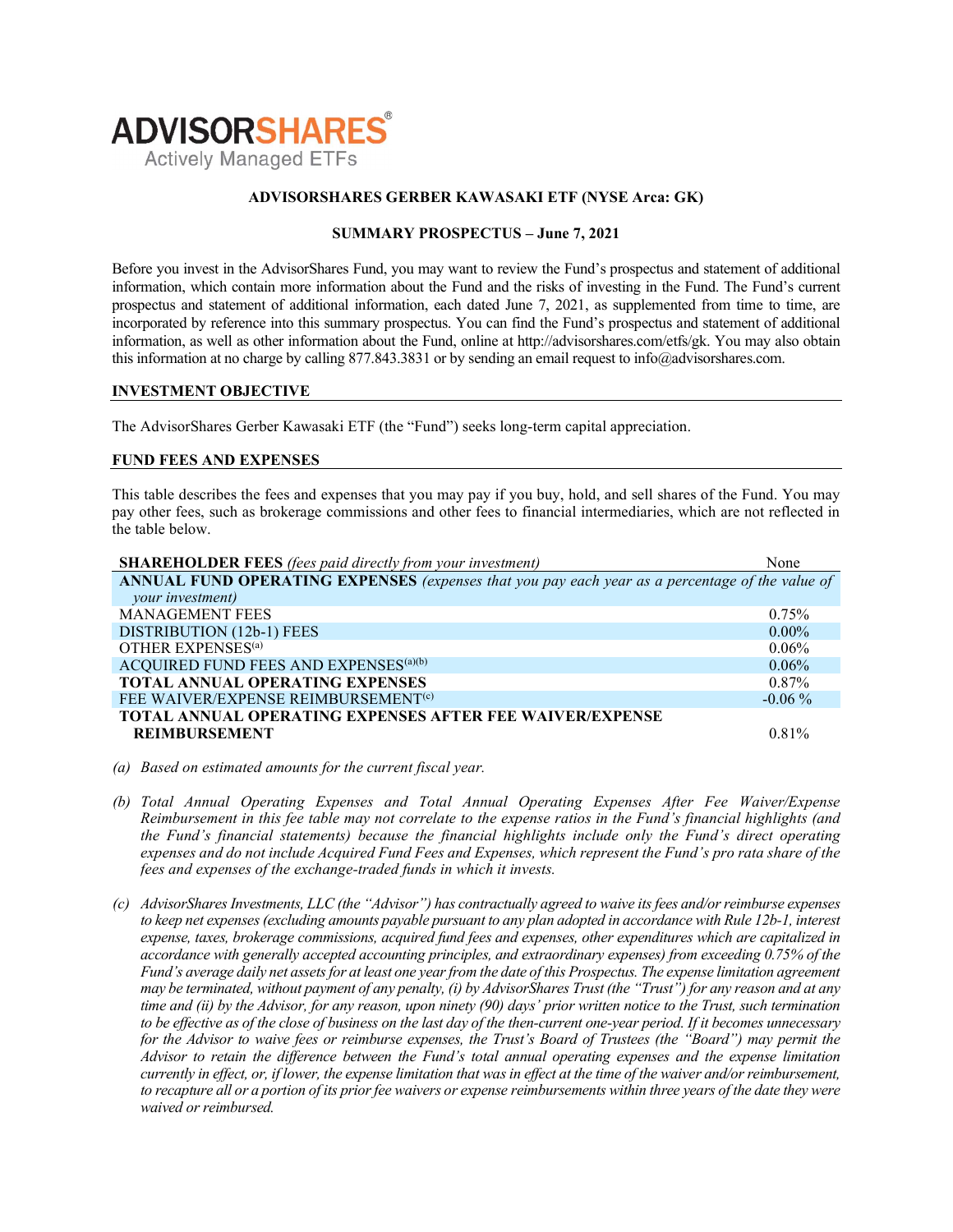# EXAMPLE

This Example is intended to help you compare the cost of investing in the shares of the Fund with the cost of investing in other funds. This Example does not take into account brokerage commissions and other fees to financial intermediaries that you may pay when purchasing or selling shares of the Fund. If these fees were included, your costs would be higher.

The Example assumes that you invest \$10,000 in the Fund for the time periods indicated and then sell all of your shares at the end of those periods. The Example also assumes that your investment has a 5% return each year and that the Fund's operating expenses remain the same. Although your actual costs may be higher or lower, based on these assumptions your costs would be:

|                                   | ' YEAR       | <b>YEARS</b> |
|-----------------------------------|--------------|--------------|
| AdvisorShares Gerber Kawasaki ETF | $$7^{\circ}$ | \$360        |
|                                   |              |              |

# PORTFOLIO TURNOVER

The Fund pays transaction costs, such as commissions, when it buys and sells securities (or "turns over" its portfolio). A higher portfolio turnover rate may indicate higher transaction costs and may result in higher taxes when Fund shares are held in a taxable account. These costs, which are not reflected in Total Annual Operating Expenses or in the Example, affect the Fund's performance. This rate excludes the value of portfolio securities received or delivered as a result of in-kind creations or redemptions of the Fund's shares. The Fund is new and does not yet have a portfolio turnover rate.

# PRINCIPAL INVESTMENT STRATEGIES

The Fund is an actively managed exchange-traded fund ("ETF") that seeks to achieve its investment objective by investing in a focused portfolio of growth stocks. The Fund primarily invests in U.S. exchange traded equity securities, including common and preferred stock and American Depositary Receipts ("ADRs"). ADRs are securities traded on a local stock exchange that represent interests in securities issued by a foreign publicly listed company.

The Fund allocates its portfolio investments based on Gerber Kawasaki Inc.'s (the "Sub-Advisor") proprietary research methods, which seek to identify top companies within the fastest growing current or future global macroeconomic trends (*i.e.*, the economic trends that affect the performance, structure, and behavior of the economy as a whole). This multi-thematic approach allows for investment diversification but also capitalizes on various newly evolving, or "disruptive," investment themes. Stock selection is determined using the Sub-Advisor's three-part analysis system that rates a company's fundamentals, technical indicators (*i.e.*, chart-based calculations created from historic price, volume, or open interest information that aims to forecast future stock price movements), and the results of the Sub-Advisor's qualitative analysis of the company. The Sub-Advisor's qualitative analysis includes review of a company's products and management as well as its fit among macro trends. The Sub-Advisor seeks to identify the best opportunities within identified macro themes that give investors the best opportunity for growth of capital. Companies that no longer satisfy the Fund's investment criteria developed under the Sub-Advisor's analysis system may be removed from the portfolio at any time.

The Fund may invest in companies of any capitalization but typically invests in companies with capitalizations of \$1 billion or more. To a lesser extent, the Fund may invest in ETFs, exchange-traded notes ("ETNs") and other exchange-traded products (collectively with ETFs and ETNs, "ETPs") to seek to obtain exposure to industries or sectors the Sub-Advisor believes to be top thematic macro opportunities. The Fund's portfolio is generally comprised of less than 50 stocks or ETPs.

The Fund is non-diversified and may invest a greater percentage of its assets in a particular issuer than a diversified fund.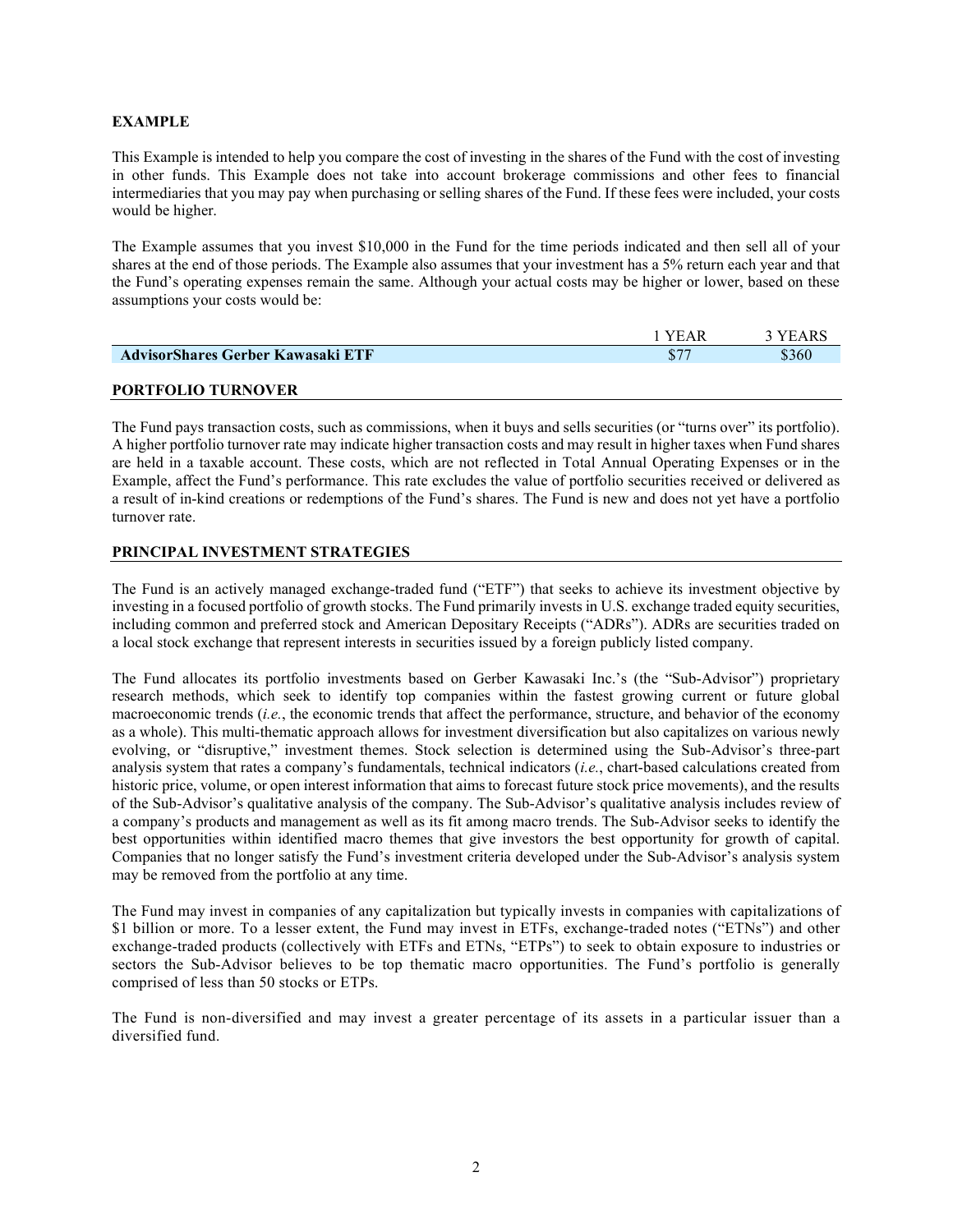## PRINCIPAL RISKS OF INVESTING IN THE FUND

The Fund is subject to a number of risks, described below, that may affect the value of its shares, including the possible loss of money. As with any fund, there is no guarantee that the Fund will achieve its investment objective.

American Depositary Receipt Risk. ADRs have the same currency and economic risks as the underlying non-U.S. shares they represent. They are affected by the risks associated with non-U.S. securities, such as changes in political or economic conditions of other countries, changes in the exchange rates of, or exchange control regulations associated with, foreign currencies, and differing accounting, auditing, financial reporting, and legal standards and practices. In addition, investments in ADRs may be less liquid than the underlying securities in their primary trading market.

Currency Risk. The Fund's direct and indirect exposure to foreign currencies subjects the Fund to the risk that those currencies will decline in value relative to the U.S. dollar.

Equity Risk. The prices of equity securities rise and fall daily. These price movements may result from factors affecting individual issuers, industries or the securities market as a whole. In addition, equity markets tend to move in cycles, which may cause stock prices to fall over short or extended periods of time.

ETF Investment Risk. Through its investments in other ETFs, the Fund is subject to the risks associated with the ETFs' investments, including the possibility that the value of the securities held by an ETF could decrease. These risks include any combination of the risks described in this section.

ETF Market Risk. In stressed market conditions, the market for ETF shares may become less liquid in response to deteriorating liquidity in the markets for the ETF's underlying portfolio holdings. This adverse effect on liquidity for the ETF's shares in turn can lead to differences between the market price of the ETF's shares and the underlying value of those shares. In addition, there are a limited number of institutions that act as authorized participants. If these institutions exit the business or are, for any reason, unable to process creation and/or redemption orders with respect to the Fund, or purchase and sell securities in connection with creation and/or redemption orders, as applicable, and no other authorized participant steps forward to create or redeem, or purchase or sell securities, as applicable, Fund shares may trade at a premium or discount to NAV and possibly face operational issues such as trading halts and/or delisting. The absence of an active market in the Fund's shares could lead to a heightened risk of differences between the market price of the Fund's shares and the underlying value of those shares.

Exchange-Traded Note Risk. ETNs are senior, unsecured unsubordinated debt securities issued by an underwriting bank that are designed to provide returns that are linked to a particular reference asset or benchmark less investor fees. ETNs have a maturity date and generally are backed only by the creditworthiness of the issuer. As a result, the value of an ETN may be influenced by time to maturity, level of supply and demand for the ETN, volatility and lack of liquidity in the underlying market (e.g., the commodities market), changes in the applicable interest rates, and changes in the issuer's credit rating and economic, legal, political or geographic events that affect the underlying market. ETNs also may be subject to commodities market risk and credit risk.

Foreign Investment Risk. The Fund's investments in securities of foreign issuers, including ADRs, may involve certain risks that are greater than those associated with investments in securities of U.S. issuers. These include risks of adverse changes in foreign economic, political, regulatory and other conditions; changes in currency exchange rates or exchange control regulations (including limitations on currency movements and exchanges); differing accounting, auditing, financial reporting, and legal standards and practices; differing securities market structures; and higher transaction costs. In addition, the securities of some foreign companies may be less liquid and, at times, more volatile than securities of comparable U.S. companies.

Growth Investing Risk. Growth stocks can be volatile for several reasons. Since those companies usually invest a high portion of earnings in their businesses, they may lack the dividends of value stocks that can cushion stock prices in a falling market. The prices of growth stocks are based largely on projections of the issuer's future earnings and revenues. If a company's earnings or revenues fall short of expectations, its stock price may fall dramatically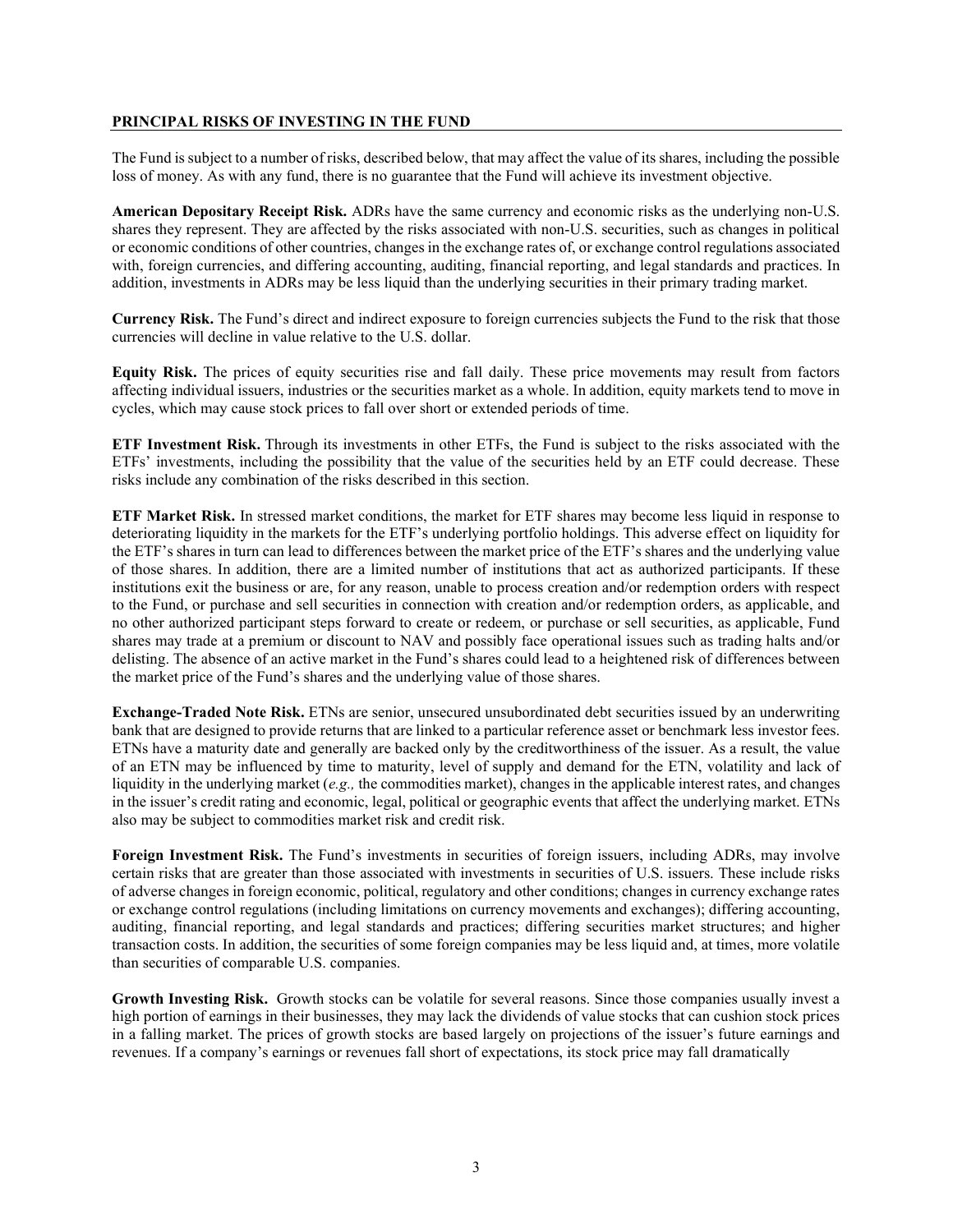Large-Capitalization Risk. Large-cap securities tend to go in and out of favor based on market and economic conditions. During a period when the demand for large-cap securities is less than for other types of investments small-cap securities, for instance — the Fund's performance could be reduced.

Management Risk. The Sub-Advisor continuously evaluates the Fund's holdings, purchases and sales with a view to achieving the Fund's investment objective. However, achievement of the stated investment objective cannot be guaranteed. The Sub-Advisor's judgment about the markets, the economy, or companies may not anticipate actual market movements, economic conditions or company performance, and these factors may affect the return on your investment.

Market Risk. Due to market conditions, the value of the Fund's investments may fluctuate significantly from day to day. Price fluctuations may be temporary or may last for extended periods. This volatility may cause the value of your investment in the Fund to decrease. Local, regional, or global events such as war, acts of terrorism, the spread of infectious illness or other public health issues, recessions, or other events could have a significant impact on the market generally and on specific securities. The market value of a security may also decline because of factors that affect a particular industry or industries, such as labor shortages or increased production costs and competitive conditions within an industry. Because of its link to the markets, an investment in the Fund may be more suitable for long-term investors who can bear the risk of short-term principal fluctuations, which at times may be significant.

Mid-Capitalization Risk. Mid-cap companies may be more volatile and more likely than large-cap companies to have limited product lines, markets, or financial resources, and to depend on a few key employees. Returns on investments in stocks of mid-cap companies could trail the returns on investments in stocks of large-cap companies or the equity market as a whole.

Models and Data Risk. When models and data prove to be incorrect or incomplete, any decisions made in reliance thereon expose the Fund to potential risks. In addition, the use of predictive models has inherent risk. Because predictive models are usually constructed based on historical data supplied by third parties, the success of relying on such models may depend heavily on the accuracy and reliability of the supplied historical data.

Non-Diversification Risk. Because, as a non-diversified fund under the federal securities laws, the Fund may invest a greater percentage of its assets in a particular issuer and hold a smaller number of portfolio securities; therefore, the value of the Fund's shares may be more volatile than the value of shares of more diversified funds.

Small-Capitalization Risk. Security prices of small cap companies may be more volatile than those of larger companies and therefore the Fund's share price may be more volatile than those of funds that invest a larger percentage of their assets in securities issued by larger-cap companies.

Trading Risk. Shares of the Fund may trade above or below their net asset value ("NAV"). The trading price of the Fund's shares may deviate significantly from their NAV during periods of market volatility and, in such instances, you may pay significantly more or receive significantly less than the underlying value of the Fund's shares. There can be no assurance that an active trading market for the Fund's shares will develop or be maintained. In addition, trading in shares of the Fund may be halted because of market conditions or for reasons that, in the view of the NYSE Arca, Inc. (the "Exchange"), make trading in shares inadvisable.

# FUND PERFORMANCE

A comparison of the Fund's performance with that of a broad measure of market performance may give some indication of the risks of an investment in the Fund; however, the Fund is new and, therefore, does not have a performance history for a full calendar year. Of course, once the Fund has performance, this past performance (before and after taxes) does not necessarily indicate how the Fund will perform in the future.

Updated performance information is available on the Fund's website at www.advisorshares.com.